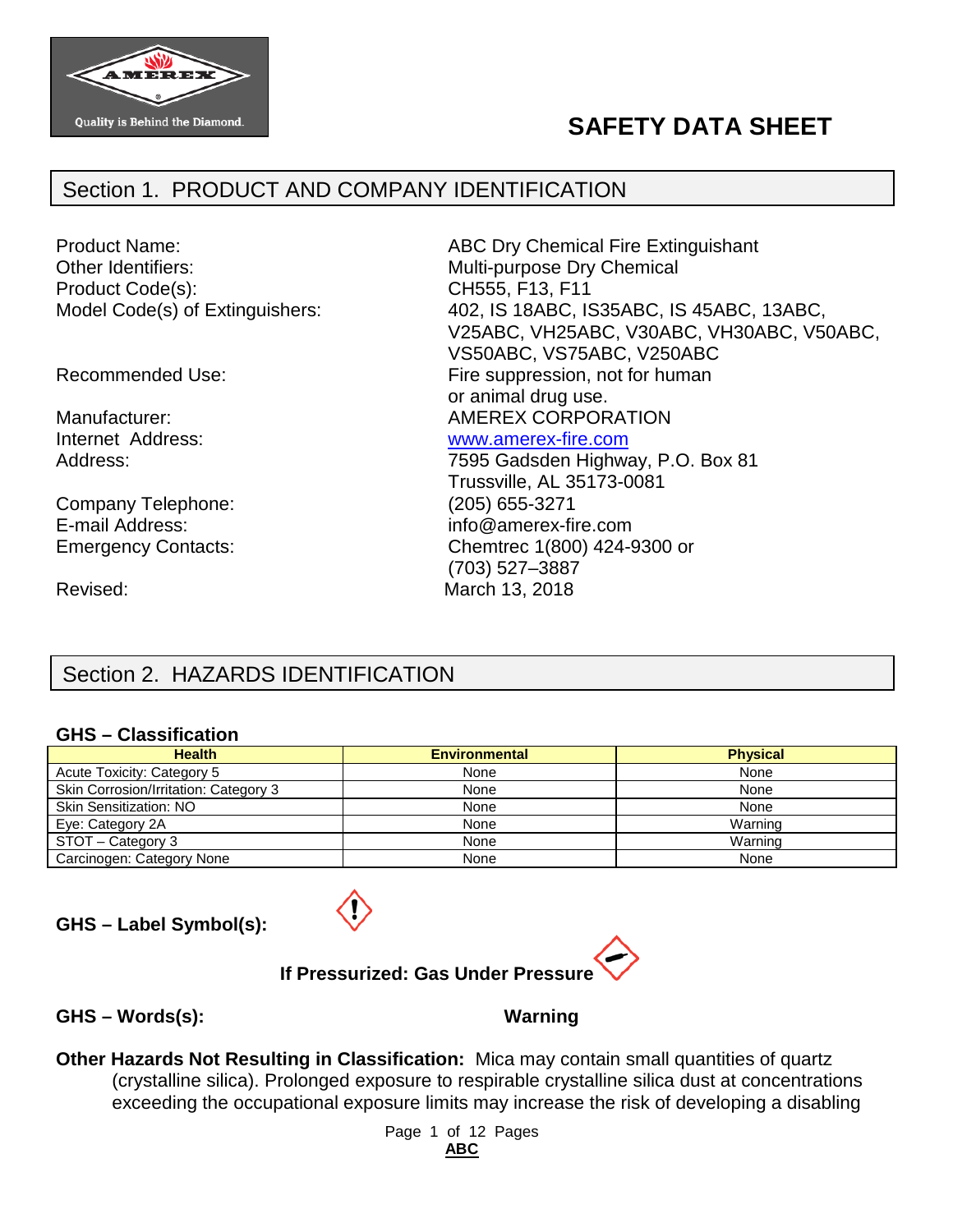lung disease known as silicosis. IARC found limited evidence for pulmonary carcinogenicity of crystalline silica in humans. In the case of normal use of this product, exposure to silica should be nil.

The attapulgite clay used in this product has a fiber length of less than 5um; therefore, the clay is not considered to be carcinogenic in animals or humans.

| <b>GHS Hazard</b>     | <b>GHS Codes(s)</b> | <b>Code Phrase(s)</b>                                                                  |
|-----------------------|---------------------|----------------------------------------------------------------------------------------|
| <b>Physical</b>       | H <sub>229</sub>    | *- Contents under pressure; may explode if heated.                                     |
| <b>Health</b>         | H <sub>303</sub>    | May be harmful if swallowed                                                            |
|                       | 315                 | Causes skin irritation                                                                 |
|                       | 319                 | Causes serious eye irritation                                                          |
|                       | 335                 | May cause respiratory irritation                                                       |
| <b>Environmental</b>  | None                |                                                                                        |
| <b>Precautionary:</b> |                     |                                                                                        |
| General               | P <sub>101</sub>    | If medical advice is needed, have product container or label at hand                   |
| Prevention            | P <sub>251</sub>    | Do not pierce or burn, even after use.                                                 |
|                       | 261                 | Avoid breathing dust/fumes/gas/mist/vapours/spray.                                     |
|                       | 264                 | Wash exposed skin thoroughly after handling.                                           |
|                       | 280                 | Wear protective gloves/protective clothing/eye protection/face protection.             |
| Response              | P312                | Call a doctor if you feel unwell.                                                      |
|                       | 321                 | Specific treatment (see Section 4. First Aid Measures)                                 |
|                       | 362                 | Take off contaminated clothing.                                                        |
|                       | $302 + 352$         | IF ON SKIN: Wash with plenty of water.                                                 |
|                       | $304 + 340$         | IF INHALED: Remove person to fresh air and keep comfortable for breathing.             |
|                       | $305 + 351 + 338$   | IF IN EYES: Rinse cautiously with water for several minutes. Remove contact lenses if  |
|                       |                     | present and easy to do - continue rinsing.                                             |
|                       | $332 + 313$         | If skin irritation occurs: Get medical advice/attention.                               |
|                       | $342 + 311$         | If experiencing respiratory symptoms: Call a doctor.                                   |
|                       | $337+313$           | If eye irritation persists get medical advice/attention.                               |
| Storage               | P410+403            | *- Protect from sunlight. Store in well-ventilated place.                              |
| Disposal              | P501                | Dispose of contents through a licensed disposal company. Contaminated container should |
|                       |                     | be disposed of as unused product.                                                      |

**GHS – Hazard Phrases**

\*- If under pressure

# Section 3. COMPOSITION/INFORMATION ON INGREDIENTS

| <b>Chemical Name</b>           | EC No.    | <b>REACH Reg. No.</b> | <b>CAS-No.</b> | <b>Weight %</b> | <b>Classification</b> |
|--------------------------------|-----------|-----------------------|----------------|-----------------|-----------------------|
| Mono-ammonium phosphate        | 231-764-5 | 01-2119488166-29      | 7722-76-1      | 80-98           | <b>NA</b>             |
| Attapulgite clay               | 601-805-5 | Not Available         | 12174-11-7     | $3 - 16$        | <b>NA</b>             |
| Mica-                          | 310-1276  | Not Available         | 12001-26-2     | $1 - 2$         | <b>NA</b>             |
| potassium aluminum silicate    |           |                       |                |                 |                       |
| Silicone oil                   | 613-152-3 | Not Available         | 63148-57-2     | ا>              | <b>NA</b>             |
| methyl hydrogen polysiloxane   |           |                       |                |                 |                       |
| Calcium carbonate              | 207-439-9 | Not Available         | 1317-65-3      | 1>              | <b>NA</b>             |
| Amorphous silica               | 231-545-4 | 01-2119379499-16-     | 7631-86-9      | $<$ 1           | <b>NA</b>             |
| precipitated synthetic zeolite |           | 0036                  |                |                 |                       |
| Yellow 14 pigment - di-azo dye | 226-789-3 | Not Available         | 5468-75-7      | ا>              | <b>NA</b>             |

Emergency overview:<br>
Light yellow, fine solid powder, odorless.<br>
Adverse health effects and symptoms:<br>
Mild irritant to the respiratory system. Irri

Mild irritant to the respiratory system. Irritant to eyes, and skin. Symptoms may include coughing,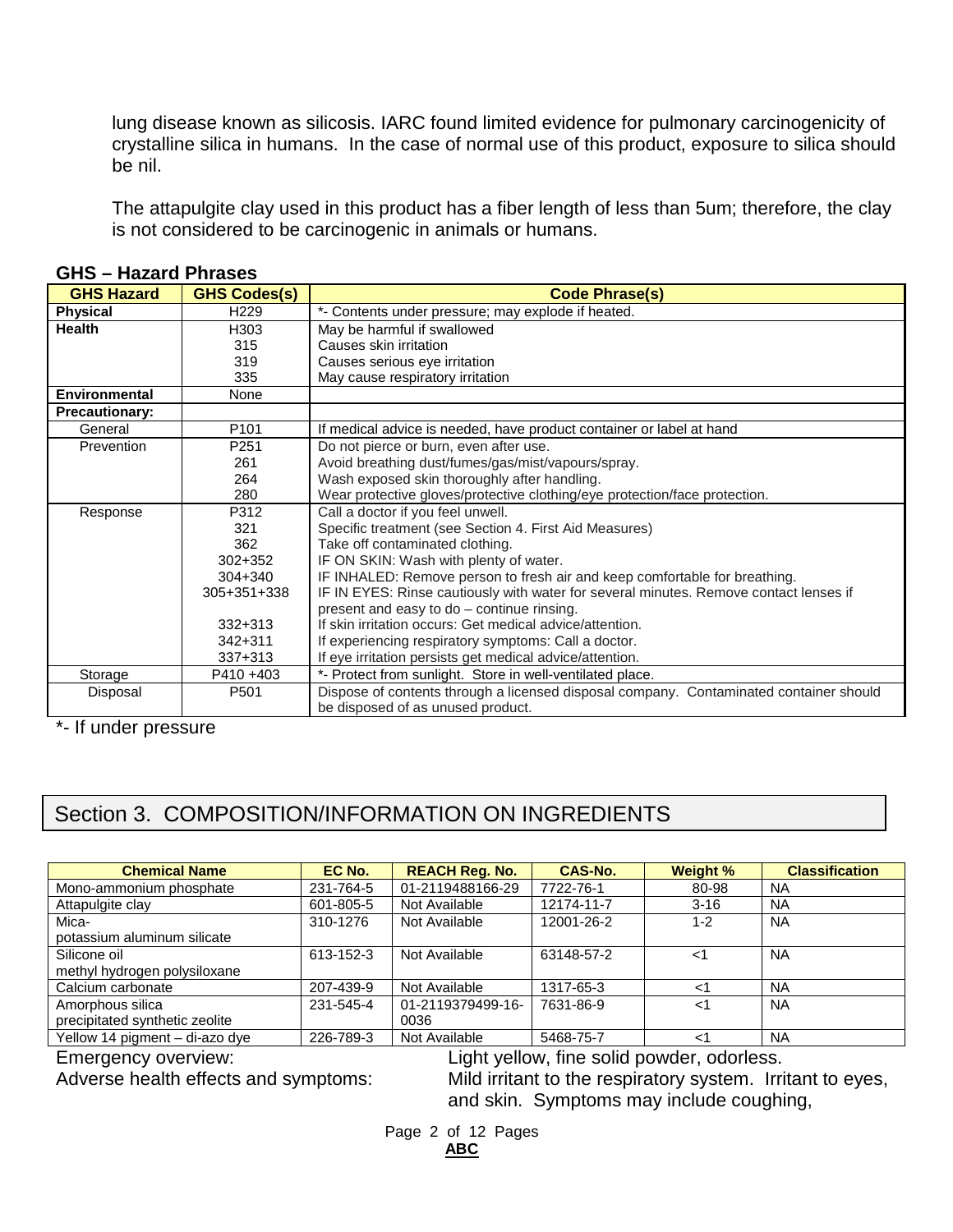shortness of breath, and irritation of the lungs, eyes, and skin. Ingestion, although unlikely, may cause cramps, nausea and diarrhea.

## Section 4. FIRST AID MEASURES

| Eye Exposure:               | May cause irritation. Irrigate eyes with water and<br>repeat until pain free. Seek medical attention if<br>irritation develops, or if vision changes occur.                                                                                                                                                                                                                                                                                                                                                                                                             |
|-----------------------------|-------------------------------------------------------------------------------------------------------------------------------------------------------------------------------------------------------------------------------------------------------------------------------------------------------------------------------------------------------------------------------------------------------------------------------------------------------------------------------------------------------------------------------------------------------------------------|
| <b>Skin Exposure:</b>       | May cause skin irritation. In case of contact, wash<br>with plenty of soap and water. Seek medical attention<br>if irritation persists.                                                                                                                                                                                                                                                                                                                                                                                                                                 |
| Inhalation:                 | May cause irritation, along with coughing. If<br>respiratory irritation or distress occurs remove victim<br>to fresh air. Seek medical attention if irritation<br>persists.                                                                                                                                                                                                                                                                                                                                                                                             |
| Ingestion:                  | Overdose symptoms may include numbness or<br>tingling in hands or feet, uneven heart rate, paralysis,<br>feeling faint, chest pain or heavy feeling, pain<br>spreading to the arm or shoulder, nausea, diarrhea,<br>sweating, general ill feeling, or seizure (convulsions).<br>If victim is conscious and alert, give 2-3 glasses of<br>water to drink. If conscious, do not induce vomiting.<br>Seek immediate medical attention. Do not leave<br>victim unattended. To prevent aspiration of<br>swallowed product, lay victim on side with head lower<br>than waist. |
| Medical conditions possibly |                                                                                                                                                                                                                                                                                                                                                                                                                                                                                                                                                                         |
| aggravated by exposure:     | Inhalation of product may aggravate existing chronic<br>respiratory problems such as asthma, emphysema, or<br>bronchitis. Skin contact may aggravate existing skin<br>disease. Chronic overexposure may cause<br>pneumoconiosis ("dusty lung" disease).                                                                                                                                                                                                                                                                                                                 |

### Section 5. FIRE-FIGHTING MEASURES

Flammable Properties:<br>
Flash Point: Not determined Flash Point:<br>
Suitable Extinguishing Media: Non-combustible

Hazardous Combustion Products:

Non-combustible. Use extinguishing media suitable for surrounding conditions.<br>Carbon oxides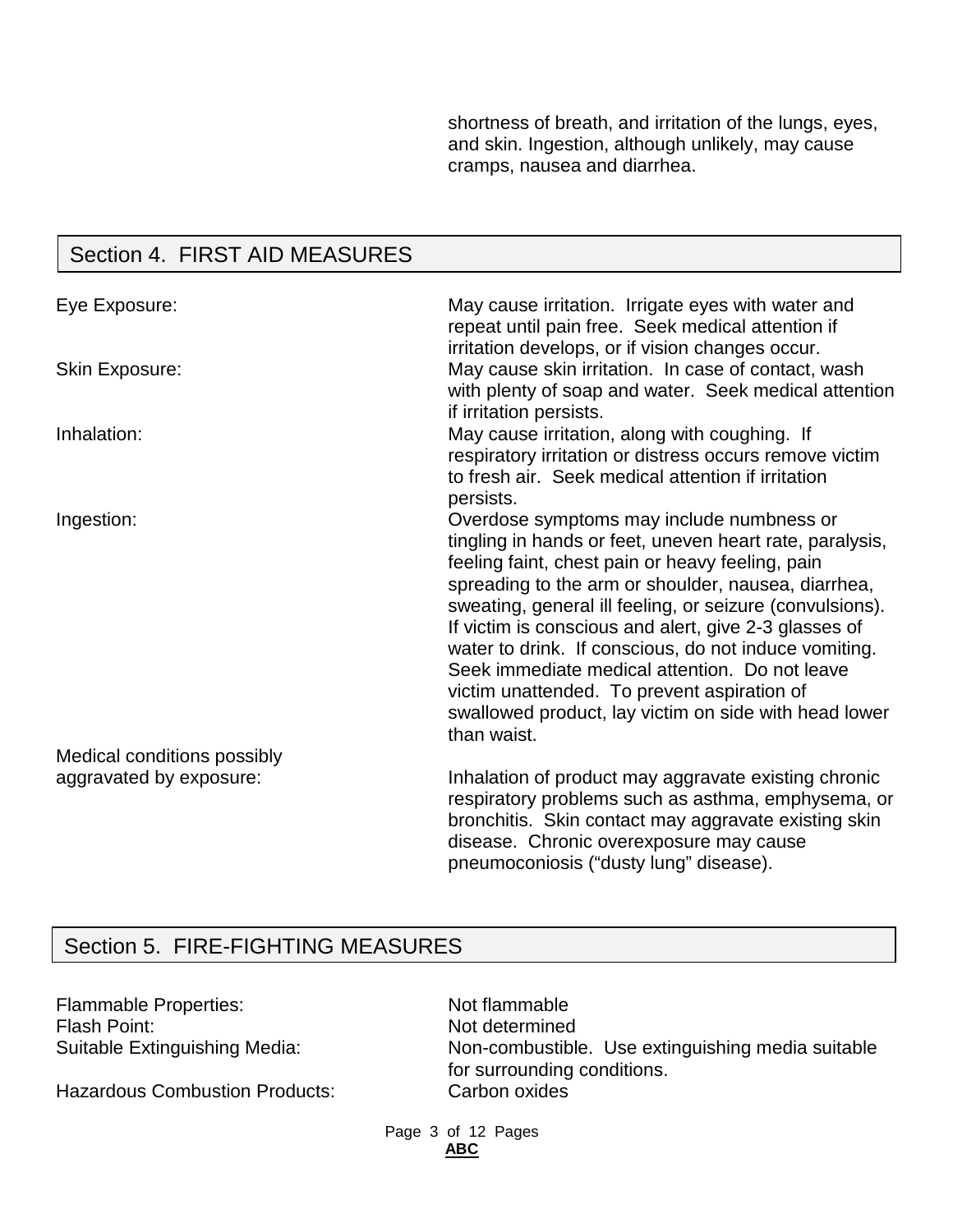# Explosion Data: Sensitivity to Mechanical Impact: Not sensitive Sensitivity to Static Discharge: Not sensitive

Protective Equipment and

Unusual fire/explosion hazards: In a fire this material may decompose, releasing oxides of carbon, potassium and nitrogen (see Section 10).

Precautions for Firefighters: As in any fire, wear self-contained breathing apparatus pressure-demand. NIOSH (approved or equivalent) and full protective gear.

### Section 6. ACCIDENTAL RELEASE MEASURES

Personal Precautions: example and avoid contact with skin, eyes, and clothing. Personal Protective Equipment: Minimum - safety glasses, gloves, and a dust respirator. Emergency Procedures: NA Methods for Containment: Prevent further leakage or spillage if safe to do so. Methods for Clean Up: Methods for Clean Up: Avoid dust formation; clean up released material using vacuum or wet sweep and shovel to minimize generation of dust. Bag and transfer to properly labeled containers. Ventilate area and wash spill site after material pickup is complete. Other: If product is contaminated, use PPE and containment appropriate to the nature of the most toxic chemical/material in the mixture.

### Section 7. HANDLING AND STORAGE

| <b>Personal Precautions:</b>        | Use appropriate PPE when handling or maintaining<br>equipment, and wash thoroughly after handling (see<br>Section 8).                                                                                                                                 |
|-------------------------------------|-------------------------------------------------------------------------------------------------------------------------------------------------------------------------------------------------------------------------------------------------------|
| <b>Conditions for Safe Storage:</b> | Keep product in original container or extinguisher.<br>Contents may be under pressure – inspect for<br>extinguisher rust periodically to ensure container<br>integrity.                                                                               |
| Incompatible Products:              | Do not mix with other extinguishing agents,<br>particularly potassium bicarbonate and sodium<br>bicarbonate. Incompatible with strong oxidizing<br>agents and strong acids. Do not store in high<br>humidity. Do not combine with chlorine compounds. |
|                                     | Page 4 of 12 Pages<br><b>ABC</b>                                                                                                                                                                                                                      |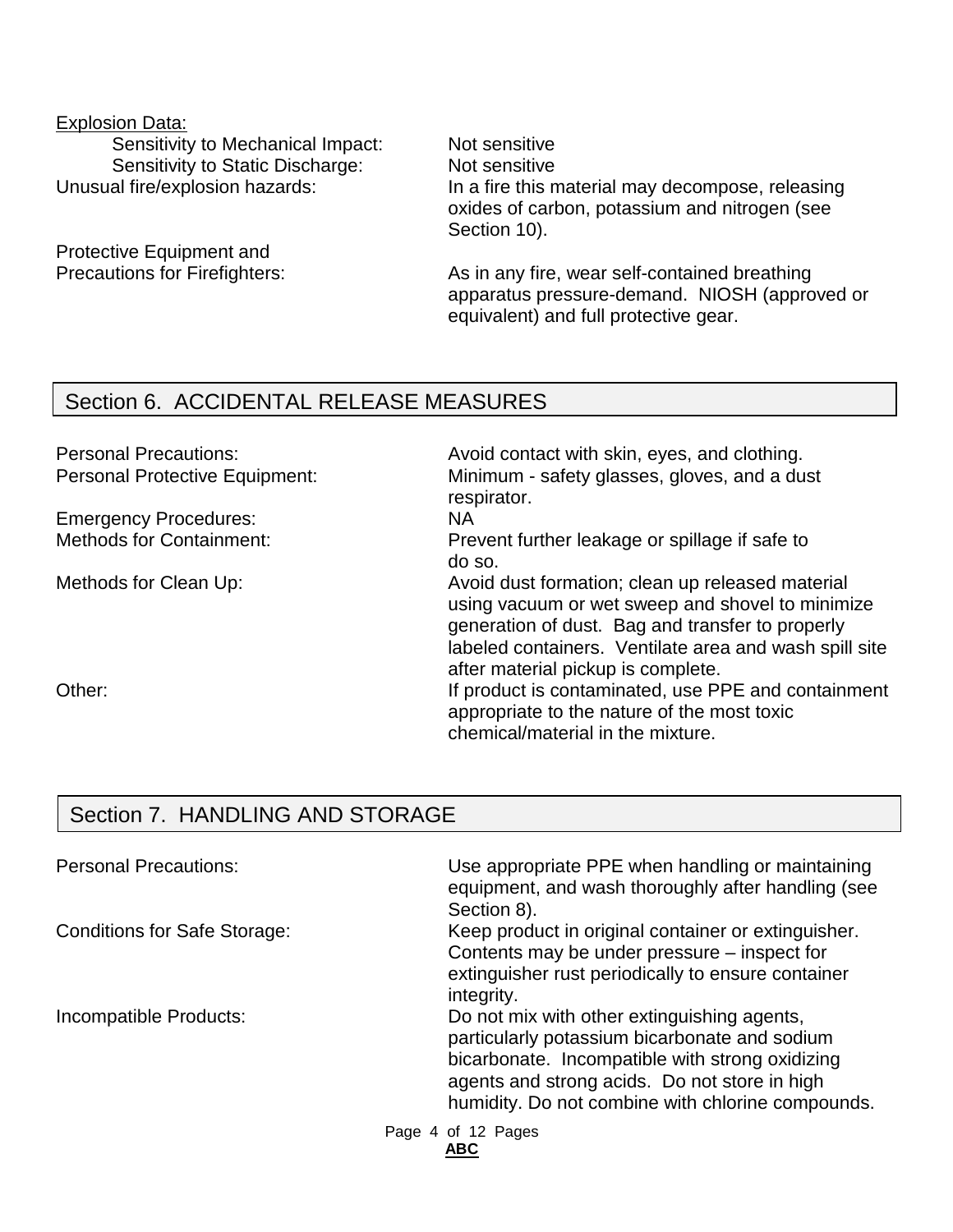## Section 8. EXPOSURE CONTROLS/PERSONAL PROTECTION

| <b>Chemical</b> | <b>OSHA PEL</b>                          | <b>ACGIH TLV</b>                         | <b>DFG MAK *</b>                | <b>EU BLV</b> |
|-----------------|------------------------------------------|------------------------------------------|---------------------------------|---------------|
| <b>Name</b>     |                                          |                                          |                                 |               |
| Mono-           | PNOC**                                   | <b>PNOC</b>                              | <b>PNOC</b>                     | <b>NA</b>     |
| ammonium        | Total dust, 15 mg/m <sup>3</sup>         | Total dust, 10 mg/m <sup>3</sup>         | Total dust, 4 mg/m <sup>3</sup> |               |
| phosphate       | Respirable fraction, 5 mg/m <sup>3</sup> | Respirable fraction, 3 mg/m <sup>3</sup> | Respirable fraction,            |               |
|                 |                                          |                                          | 1.5 mg/ $m3$                    |               |
| Mica            | 6 mg/m $3$                               | $3$ mg/m $3$                             |                                 | <b>NA</b>     |
| Attapulgite     | PNOC**                                   | <b>PNOC</b>                              | <b>PNOC</b>                     |               |
| clay            | Total dust, 15 mg/m <sup>3</sup>         | Total dust, 10 mg/m <sup>3</sup>         | Total dust, 4 mg/m <sup>3</sup> |               |
|                 | Respirable fraction, 5 mg/m <sup>3</sup> | Respirable fraction, 3 mg/m <sup>3</sup> | Respirable fraction,            |               |
|                 |                                          |                                          | 1.5 mg/m <sup>3</sup>           |               |
| Silicone oil    | $NR**$                                   | <b>NR</b>                                |                                 |               |
|                 |                                          |                                          |                                 |               |
| Calcium         | <b>PNOC</b>                              | <b>PNOC</b>                              |                                 | <b>NA</b>     |
| carbonate       | Total dust, 15 mg/m <sup>3</sup>         | Total dust, 10 mg/m <sup>3</sup>         |                                 |               |
|                 | Respirable fraction, 5 mg/m <sup>3</sup> | Respirable fraction, 3 mg/m <sup>3</sup> |                                 |               |
| Amorphous       | 80 mg/m $^3$<br>20mppcf                  | 10 mg/m $3$                              | 4 mg/m <sup>3</sup>             | <b>NA</b>     |
| silica          | $%$ SiO <sub>2</sub><br>or               |                                          |                                 |               |
| Yellow 14       | <b>NR</b>                                | <b>NR</b>                                | <b>NR</b>                       | <b>NA</b>     |
| pigment         |                                          |                                          |                                 |               |

\*German regulatory limits \*\*PNOC = Particulates not otherwise classified (ACGIH) also known as Particulates not otherwise regulated (OSHA) \*\*\* NR = Not Regulated. All values are 8 hour time weighted average concentrations.

Engineering Controls: Showers

Eyewash stations Ventilation systems

### Personal Protective Equipment – PPE Code E:

The need for respiratory protection is not probable during short-term exposure. During production, the manufacturer should use judgement concerning the need for PPE.









Eye/Face Protection: Tightly fitting safety goggles Skin and Body Protection: Wear protective gloves/coveralls Respiratory Protection: If exposure limits are exceeded or irritation is experienced, NIOSH approved respiratory protection should be worn. Use P100 respirators for limited exposure. Use air-purifying respirator (APR) with high efficiency particulate air (HEPA) filters for prolonged

> Page 5 of 12 Pages **ABC**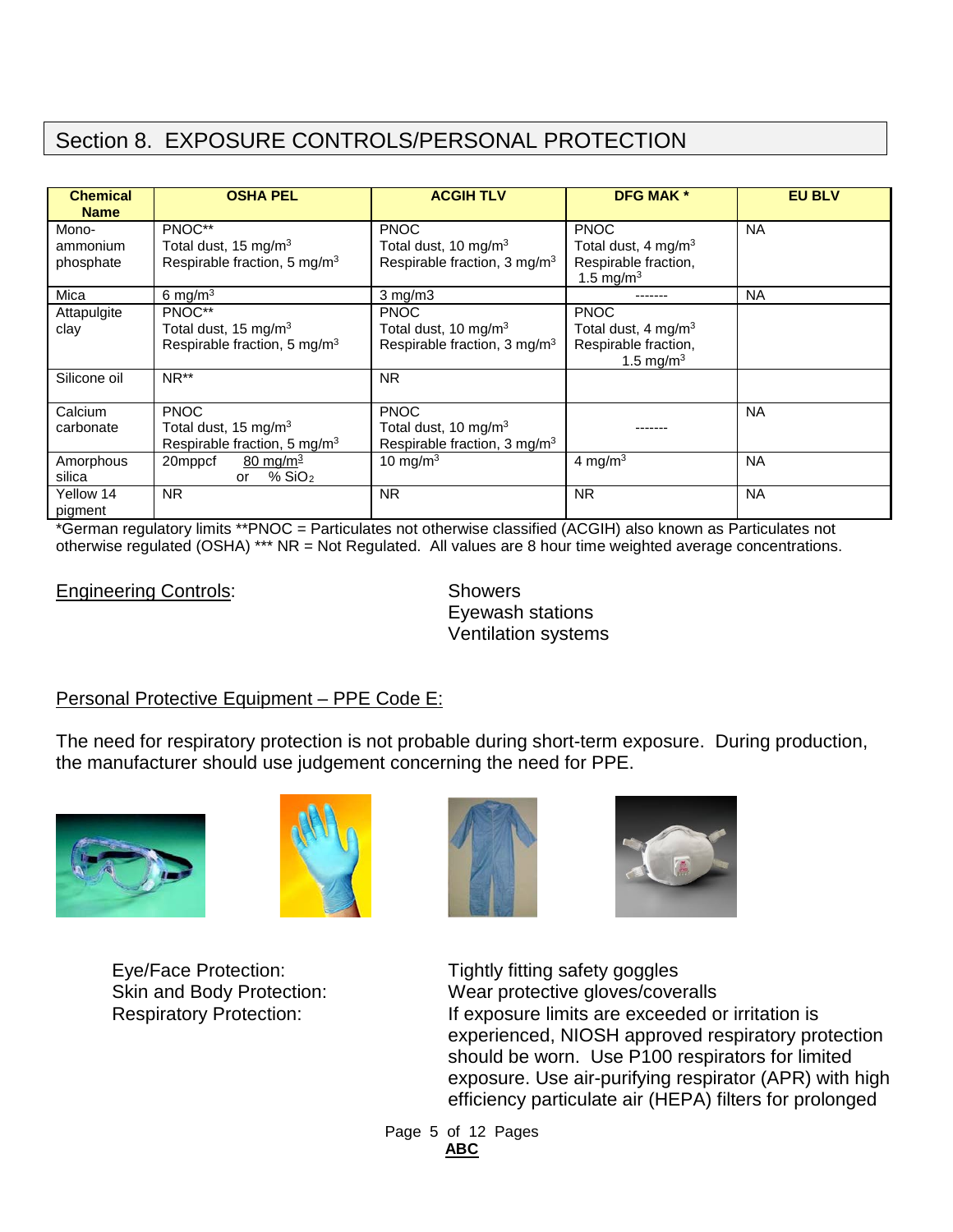exposure. Positive-pressure supplied air respirators may be required for high airborne contaminant concentrations. Respiratory protection must be provided in accordance with current local regulations. The need for respiratory protection is not likely for short-term use in well ventilated areas.

Hygiene Measures: Good personal hygiene practices essential, such as avoiding food, tobacco products, or other hand-tomouth contact when handling. Wash thoroughly after handling.

### Section 9. PHYSICAL AND CHEMICAL PROPERTIES

Appearance: Light yellow powder, finely divided odorless

solid Molecular Weight: NH4H2PO4: 115.03 Odor: Odorless Odor Threshold: No information available Decomposition Temperature <sup>o</sup>C: 100 - 120<br>Freezing Point <sup>o</sup>C: No inform Freezing Point <sup>o</sup>C: No information available<br>Thitial Boiling Point <sup>o</sup>C: No information available No information available Physical State: Crystalline Powder pH:  $\blacksquare$ Flash Point **<sup>O</sup>**C: None Autoignition Temperature **<sup>O</sup>**C: None Boiling Point/Range <sup>o</sup>C: No information available Melting Point/Range <sup>o</sup>C: NH4H2PO4: 190 Flammability/Explosion Limits in Air <sup>o</sup>C: Upper – None; Lower-None<br>Explosive Properties: **None** None **Explosive Properties:** Oxidizing Properties: None Volatile Component (%vol) Mot applicable<br>
Evaporation Rate: No information No information available Vapor Density: Vapor Density: Vapor Pressure:  $NHAH2PO4: 1.41 mm/Hg$ Specific gravity at 25 <sup>o</sup>C: NH4H2PO4: 1.80 Solubility: 40.4 g/100 ml Partition Coefficient: NH4H2PO4 Est: -4.11 Viscosity: No information available NOTE: NH4H2PO4 – Monoammonium Phosphate

> Page 6 of 12 Pages **ABC**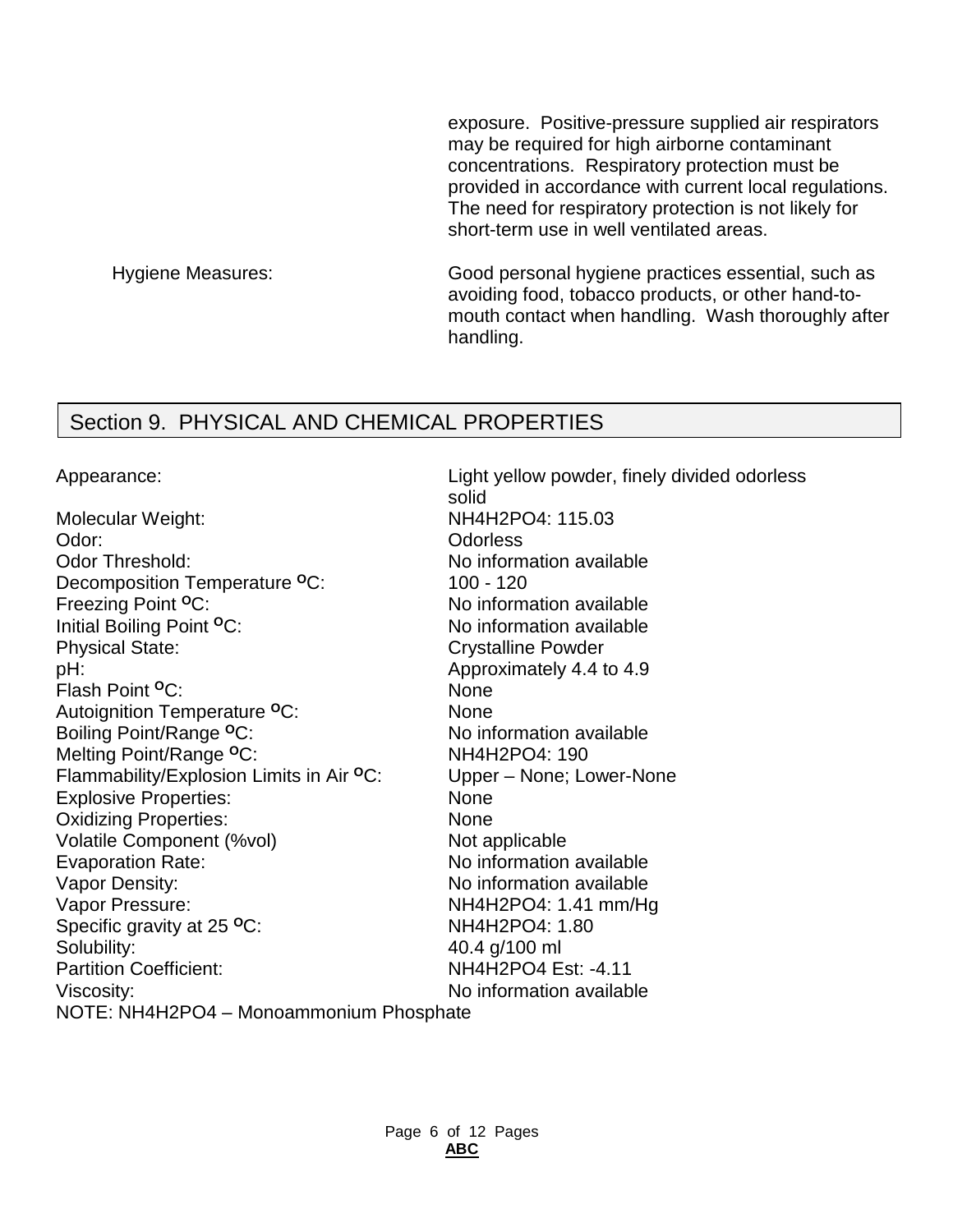# Section 10. STABILITY AND REACTIVITY

Possibility of Hazardous Reactions: None Hazardous Polymerization **Example 20 Figure 10** Does not occur

Stability: Stable under recommended storage and handling conditions. Incompatibles: Strong oxidizing agents; Strong acids; sodium hypochlorite and chlorine compounds. Protect from moisture Conditions to Avoid: Storage or handling near incompatibles. Hazardous Decomposition Products: Carbon, nitrogen, and potassium oxides. Heat of fire may release carbon monoxide.

### Section 11. TOXICOLOGICAL INFORMATION

Symptoms: Inhalation: Inhalation: Inhalation, coughing. Eyes: The Contraction of the Irritation. Skin: Irritation. Acute Toxicity: Acute Toxicity: Acute Toxicity: Chronic Toxicity: Short-term Exposure: None known.

Likely Routes of Exposure: Inhalation, skin and eye contact.

Long-term Exposure: As with all dusts, pneumoconiosis, or "dusty lung" disease, may result from chronic exposure.

#### **Acute Toxicity Values - Health**

| <b>Chemical Name</b>    | <b>LD50</b>         |                       | <b>LC50 (Inhalation)</b> |
|-------------------------|---------------------|-----------------------|--------------------------|
|                         | Oral                | <b>Dermal</b>         |                          |
| Mono-ammonium phosphate | 5750 mg/kg (rat)    | >7940 mg/kg (rabbit)  | Not available            |
| Mica                    | None                | None                  | None                     |
| Attapulgite clay        | None                | None                  | None                     |
| Silicone oil            | None                | None                  | None                     |
| Calcium carbonate       | 6450 mg/kg (rat)    | 500 mg/24 hr (rabbit) | Not available            |
| Amorphous silica        | $>5000$ mg/kg (rat) | >2000 mg/kg (rabbit)  | $>2.2$ mg/L (rat)        |
| Yellow 14 pigment       | >17000 mg/kg (rat)  | $>3000$ mg/kg (rat)   | >4448 mg/m3 (rat)        |

Target Organs and Effects (TOST): Respiratory system (mild irritant).

Reproductive Toxicity: This product's ingredients are not known to have reproductive or teratogenic effects.

This product is a mild irritant to epithelial tissue, (eyes, mucous membranes, skin) and may aggravate dermatitis. No information was found indicating the product causes sensitization.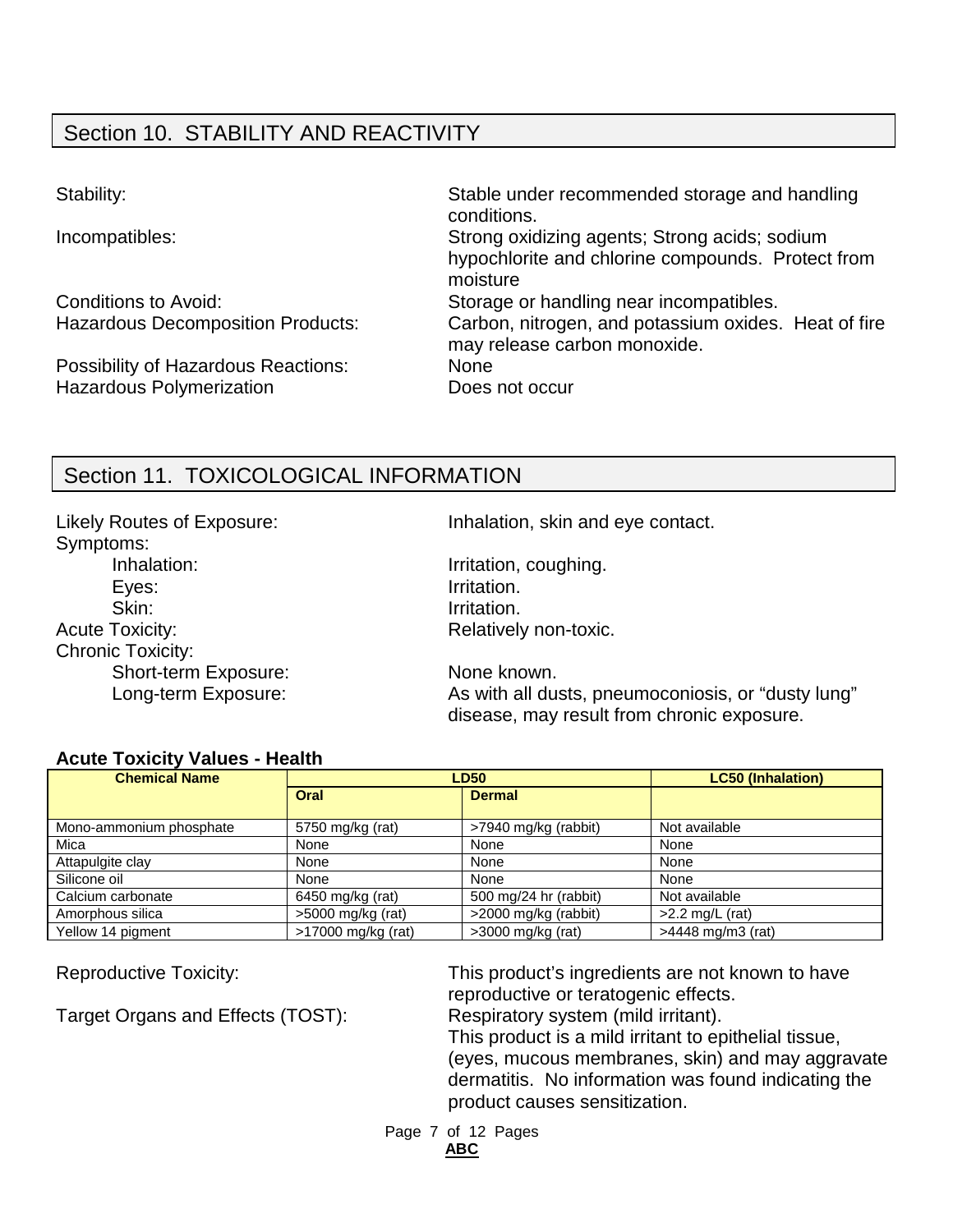### **Other Toxicity Categories**

| <b>Chemical Name</b>    | <b>Germ Cell</b>    | <b>Carcino-</b> | <b>Repro-</b> | <b>TOST</b>       | <b>TOST</b>         | <b>Aspiration</b> |
|-------------------------|---------------------|-----------------|---------------|-------------------|---------------------|-------------------|
|                         | <b>Mutagenicity</b> | <b>genicity</b> | ductive       | <b>Single Exp</b> | <b>Repeated Exp</b> |                   |
| Mono-ammonium phosphate | None                | None            | None          | Cat 3             | None                | None              |
| Attapulgite clay        | None                | None            | None          | None              | None                | None              |
| Mica                    | None                | None            | None          | None              | None                | None              |
|                         |                     |                 |               |                   |                     |                   |
| Silicone oil            | None                | None            | None          | None              | None                | None              |
|                         |                     |                 |               |                   |                     |                   |
| Calcium carbonate       | None                | None            | None          | None              | None                | None              |
| Amorphous silica        | None                | None            | None          | None              | None                | None              |
| Yellow 14 pigment       | None                | None            | None          | None              | None                | None              |

## Section 12. ECOLOGICAL INFORMATION

| Ecotoxicity:                             | Negative effects unknown. Provides nutrient nitrogen and |
|------------------------------------------|----------------------------------------------------------|
|                                          | phosphorus to plant life.                                |
| Persistence/Degradability:               | Degrades rapidly in humid/wet environment.               |
| Probability of rapid biodegradation:     | NH4H2PO4 Est: 0.693 (Rapid);                             |
|                                          | (NH4)2SO4: Est: 0.684 (Rapid)                            |
| Anaerobic biodegradation probability:    | NH4H2PO4 Est: 0.398 (Slow);                              |
|                                          | (NH4)2SO4: Est: 0.398 (Slow)                             |
| Bioaccummulation potential:              | Low.                                                     |
| <b>Bioconcentration factor:</b>          | NH4H2PO4: 3.16 L/kg (wet weight) (Low BCF)               |
| Bioaccummulation factor:                 | NH4H2PO4: 63.04 L/kg (wet weight)                        |
| Mobility in soil:                        | Slow evaporation rate; water soluble, may leach to       |
|                                          | groundwater                                              |
| Log Koc:                                 | NH4H2PO4 Est: -1.25                                      |
| Log Koa:                                 | NH4H2PO4 Est: 16.72                                      |
| Log Kaw:                                 | NH4H2PO4 Est: -20.86                                     |
| NOTE: NH4H2PO4 - Mono-ammonium Phosphate |                                                          |

Other Adverse Ecological Effects: No other known effects at this time

#### **Aquatic Toxicity Values – Environment – Research**

| <b>Chemical Name</b>    | Acute (LC50) | <b>Chronic (LC50)</b> |
|-------------------------|--------------|-----------------------|
| Mono-ammonium phosphate | N/A          | N/A                   |
| Mica                    | N/A          | N/A                   |
| Attapulgite clay        | N/A          | N/A                   |
| Silicone oil            | N/A          | N/A                   |
| Calcium carbonate       | N/A          | N/A                   |
| Amorphous silica        | N/A          | N/A                   |
| Yellow 14 pigment       | N/A          | N/A                   |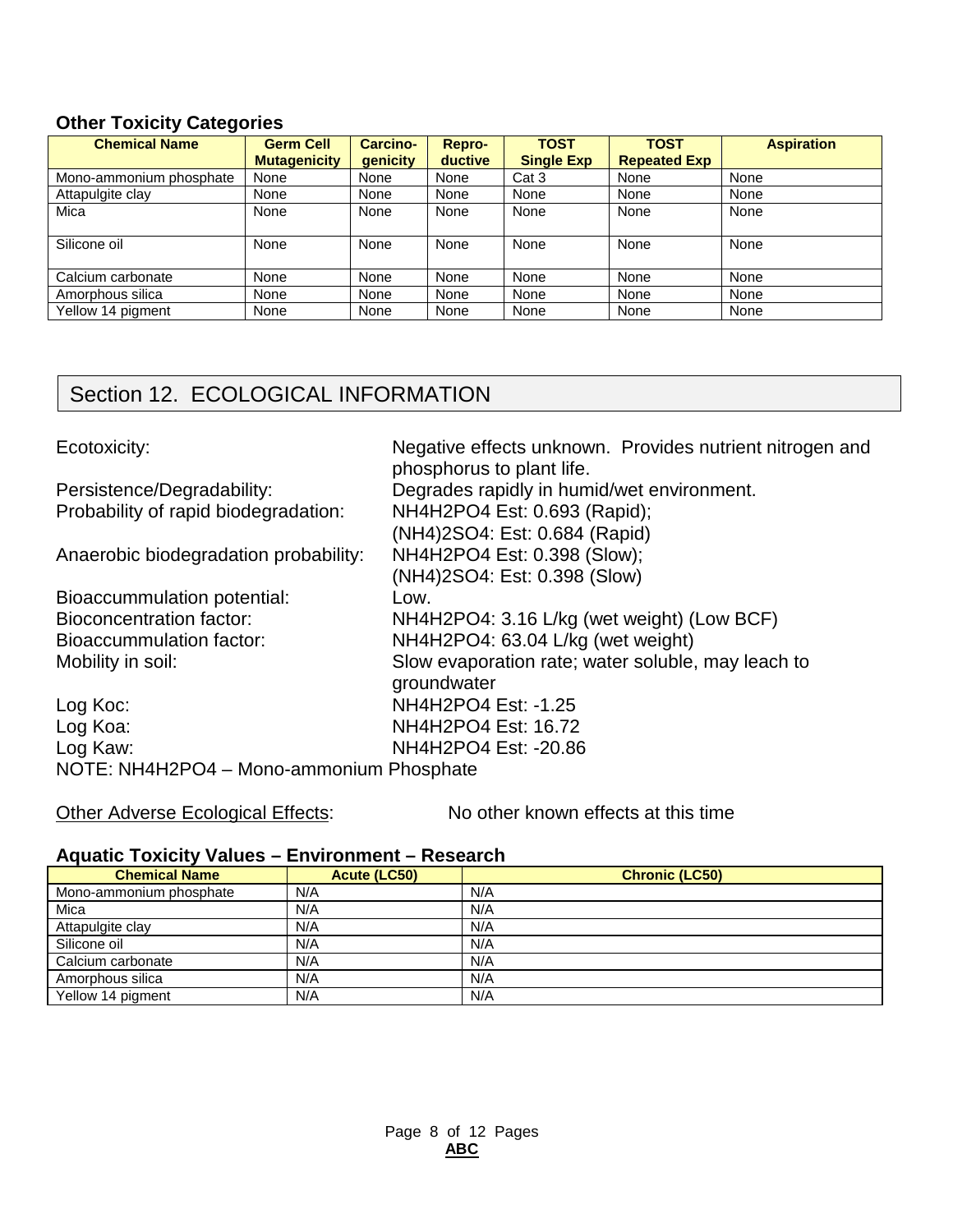#### **Aquatic Toxicity Values – Environment – Estimates**

| <b>Chemical Name</b>    | Acute (LC50)                                             | <b>EC50</b>                   |
|-------------------------|----------------------------------------------------------|-------------------------------|
| Mono-ammonium phosphate | 2,91e+07 mg/L Fish 96 hr;<br>9.4e+06 mg/l Daphnid 48 hr; | 6.70e+05 mg/L Gr. Algae 96 hr |
| Mica                    | N/A                                                      | N/A                           |
| Attapulgite clay        | N/A                                                      | N/A                           |
| Silicone oil            | N/A                                                      | N/A                           |
| Calcium carbonate       | N/A                                                      | N/A                           |
| Amorphous silica        | N/A                                                      | N/A                           |
| Yellow 14 pigment       | N/A                                                      | N/A                           |

### Section 13. DISPOSAL CONSIDERATIONS

Safe Handling **EXECUTE:** Use appropriate PPE when handling, and wash thoroughly after handling (see Section 8). Waste Disposal Considerations Dispose in accordance with federal, state, and local regulations. Contaminated Packaging **Dispose in accordance with federal, state, and local** regulations.

#### NOTES:

This product is not a RCRA characteristically hazardous or listed hazardous waste. Dispose of according to state or local laws, which may be more restrictive than federal laws or regulations. Used product may be altered or contaminated, creating different disposal considerations.

### Section 14. TRANSPORT INFORMATION

| UN Number:<br><b>UN Proper Shipping Name:</b><br><b>Transport Hazard Class:</b><br>Packing Group:<br>Marine Pollutant?: | NА<br>NА<br>NА<br>NА<br><b>NO</b> |
|-------------------------------------------------------------------------------------------------------------------------|-----------------------------------|
| IATA                                                                                                                    | Not regulated                     |
| <b>DOT</b><br>NOTES:                                                                                                    | Not regulated                     |

This product is not defined as a hazardous material under U.S. Department of Transportation (DOT) 49 CFR 172, or by Transport Canada "Transportation of Dangerous Goods" regulations.

Special Precautions for Shipping:

The transportation information above covers the ABC 555 dry chemical extinguisher agent as shipped in bulk containers and not when contained in fire extinguishers or fire extinguisher systems. If shipped in a stored pressure-type fire extinguisher, and pressurized with a non-flammable, non-toxic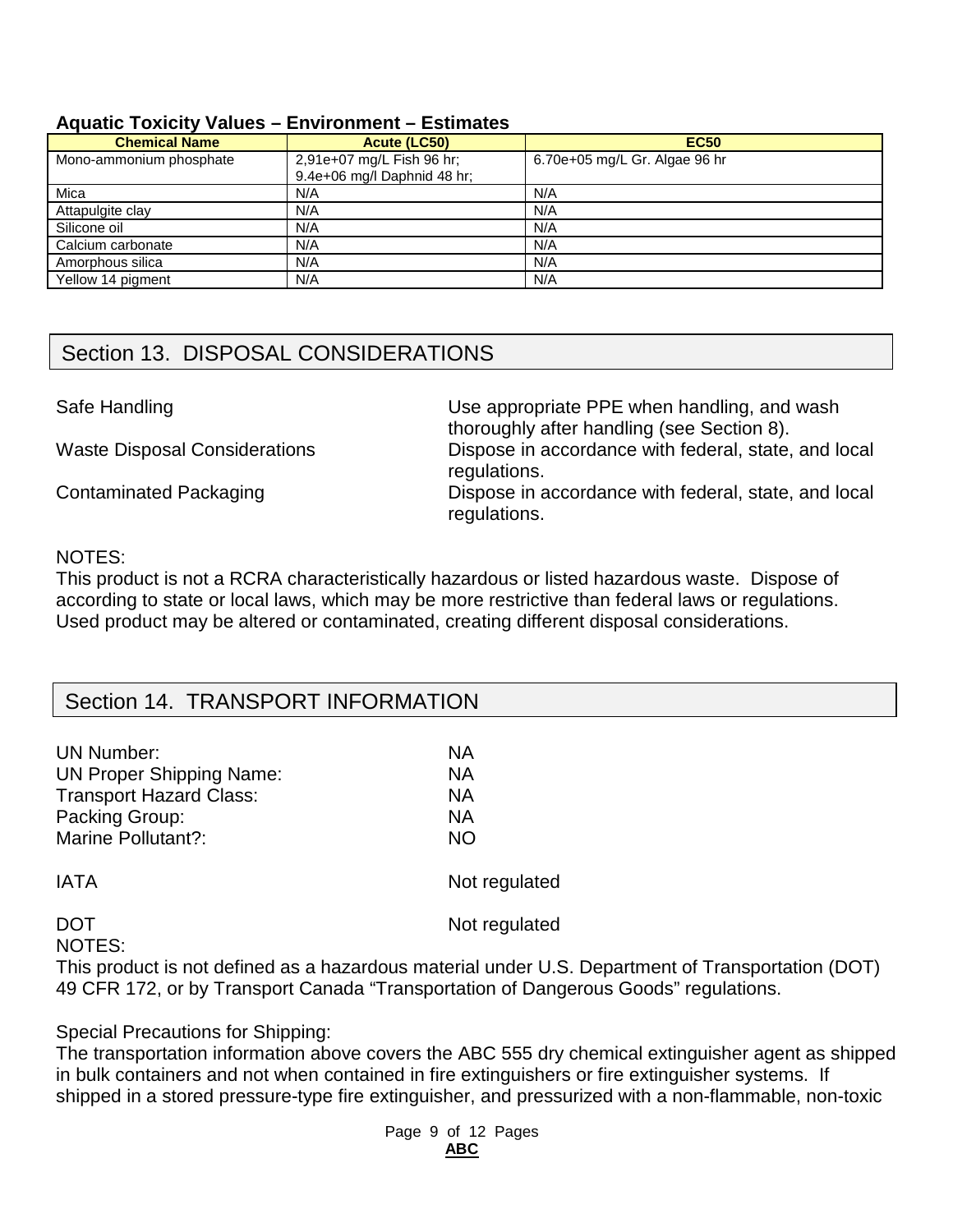inert expellant gas, the fire extinguisher is considered a hazardous material by the US Department of Transportation and Transport Canada. The proper shipping name shall be FIRE EXTINGUISHER and the UN designation is UN 1044. The DOT hazard class/division is LIMITED QUANTITY when pressurized to less than 241 psig and when shipped via highway or rail. UN Class 2.2. Non-Flammable Gas, when shipping via air. Packing Group – N/A

### Section 15. REGULATORY INFORMATION

| <b>International Inventory Status:</b> | All ingredients are on the following inventories |               |  |
|----------------------------------------|--------------------------------------------------|---------------|--|
| <b>Country(ies)</b>                    | <b>Agency</b>                                    | <b>Status</b> |  |
| United States of America               | TSCA                                             | Yes           |  |
| Canada                                 | DSL                                              | Yes           |  |
| Europe                                 | EINECS/ELINCS                                    | Yes           |  |
| Australia                              | <b>AICS</b>                                      | Yes           |  |
| Japan                                  | MITI                                             | Yes           |  |
| South Korea                            | <b>KECL</b>                                      | Yes           |  |

### **REACH Title XVII Restrictions**: No information available

| <b>Chemical Name</b>      | <b>Dangerous</b><br><b>Substances</b> | <b>Organic</b><br><b>Solvents</b> | <b>Harmful</b><br><b>Substances</b><br><b>Whose Names</b><br>Are to be<br>Indicated on<br>Label | <b>Pollution</b><br><b>Release and</b><br><b>Transfer</b><br><b>Registry (Class</b><br>-II) | <b>Pollution</b><br><b>Release and</b><br><b>Transfer</b><br><b>Registry (Class</b> | <b>Poison and</b><br><b>Deleterious</b><br><b>Substances</b><br><b>Control Law</b> |
|---------------------------|---------------------------------------|-----------------------------------|-------------------------------------------------------------------------------------------------|---------------------------------------------------------------------------------------------|-------------------------------------------------------------------------------------|------------------------------------------------------------------------------------|
| Monoammonium<br>Phosphate | Not Applicable                        | Not Applicable                    | Not Applicable                                                                                  | Not Applicable                                                                              | Not Applicable                                                                      | Not Applicable                                                                     |

| <b>Component</b>                                            | <b>ISHA - Harmful</b><br><b>Substances</b><br><b>Prohibited for</b><br><b>Manufacturing,</b><br>Importing,<br><b>Transferring, or</b><br><b>Supplying</b> | <b>ISHA - Harmful</b><br><b>Substances</b><br><b>Requiring</b><br><b>Permission</b> | <b>Toxic Chemical</b><br><b>Classification</b><br>Listing (TCCL) –<br><b>Toxic Chemicals</b> | <b>Toxic Release</b><br><b>Inventory (TRI) –</b><br><b>Group</b> I | <b>Toxic Release</b><br><b>Inventory (TRI) –</b><br><b>Group II</b> |
|-------------------------------------------------------------|-----------------------------------------------------------------------------------------------------------------------------------------------------------|-------------------------------------------------------------------------------------|----------------------------------------------------------------------------------------------|--------------------------------------------------------------------|---------------------------------------------------------------------|
| Monoammonium<br>Phosphate<br>7722-76-1                      | Not Applicable                                                                                                                                            | Not Applicable                                                                      | Not Applicable                                                                               | Not Applicable                                                     | Not Applicable                                                      |
| Attapulgite clay<br>12174-11-7 (>3)                         | Not Applicable                                                                                                                                            | Not Applicable                                                                      | Not Applicable                                                                               | Not Applicable                                                     | Not Applicable                                                      |
| Mica-<br>potassium<br>aluminum silicate<br>120001-26-2 (>2) | Not Applicable                                                                                                                                            | Not Applicable                                                                      | Not Applicable                                                                               | Not Applicable                                                     | Not Applicable                                                      |
| Calcium carbonate<br>471-34-1                               | Not Applicable                                                                                                                                            | Not Applicable                                                                      | Not Applicable                                                                               | Not Applicable                                                     | Not Applicable                                                      |
| Amorphous silica<br>69012-64-2                              | Not Applicable                                                                                                                                            | Not Applicable                                                                      | Not Applicable                                                                               | Not Applicable                                                     | Not Applicable                                                      |
| Yellow 14 pigment<br>5468-75-7                              | Not Applicable                                                                                                                                            | Not Applicable                                                                      | Not Applicable                                                                               | Not Applicable                                                     | Not Applicable                                                      |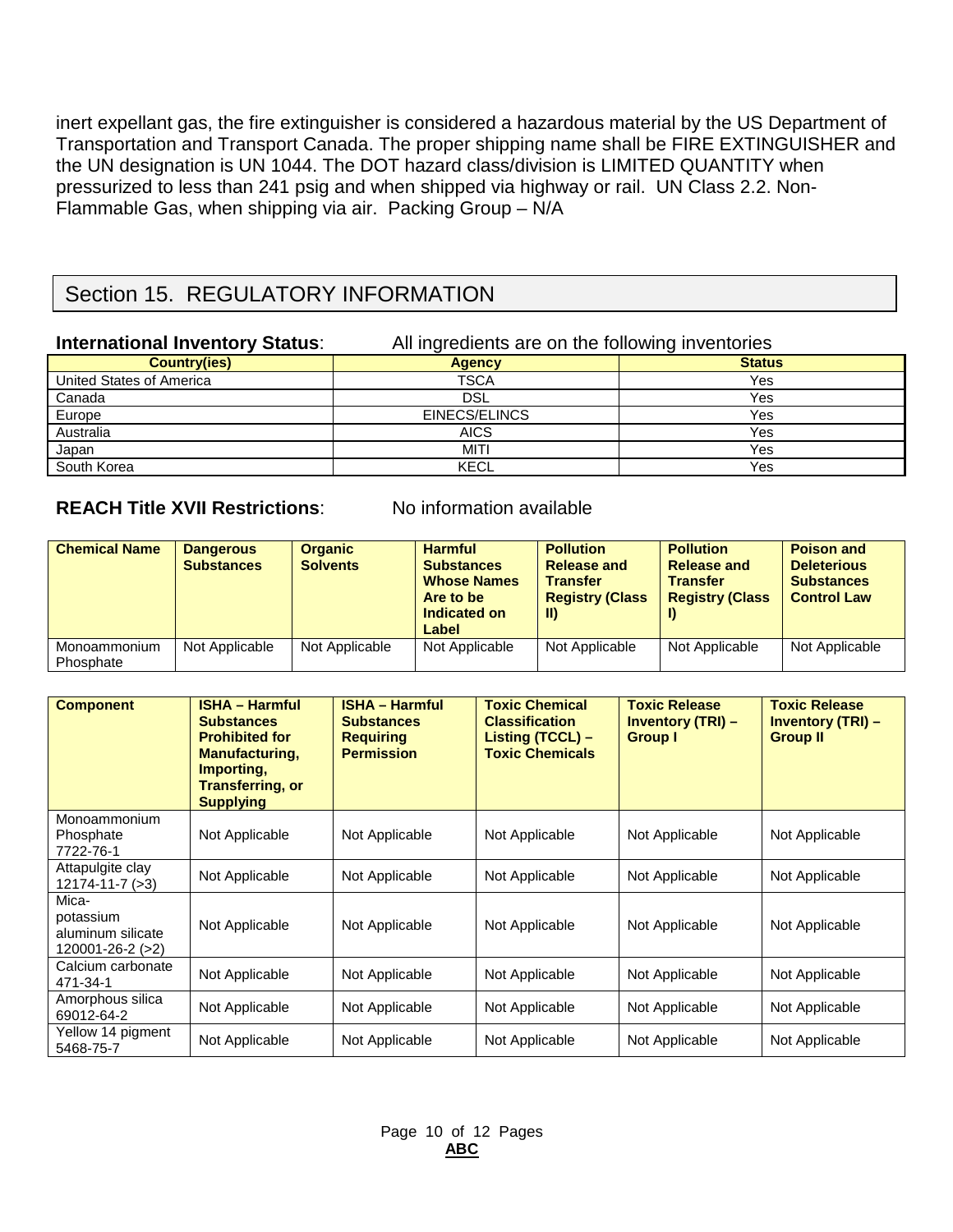#### **European Risk and Safety phrases**:

| EU Classification: Xn - Irritant |          |                                                                                                  |
|----------------------------------|----------|--------------------------------------------------------------------------------------------------|
| R Phrases:                       | 20       | Harmful by inhalation.                                                                           |
|                                  | 36/37/38 | Irritating to eyes, respiratory system and skin.                                                 |
| S Phrases:                       | 22       | Do not breath dust.                                                                              |
|                                  | 24/25    | Avoid contact with skin and eyes                                                                 |
|                                  | 26       | In case of contact with eyes, rinse immediately with<br>plenty of water and seek medical advice. |
|                                  | 36       | Wear suitable protective clothing.                                                               |

#### **U.S. Federal Regulatory Information**:

#### **SARA 313**:

Section 313 of Title III of the Superfund Amendments and Reauthorization Act of 1986 (SARA) - This product does not contain and chemicals which are subject to the reporting requirements of the Act and Title 40 of the Code of Federal Regulations, Part 372.

None of the chemicals in this product are under SARA reporting requirements or have SARA threshold planning quantities (TPQs) or CERCLA reportable quantities (RQs), or are regulated under TSCA 8(d).

#### **SARA 311/312 Hazard Categories**:

| <b>Acute Health Hazard</b>          | Yes. |
|-------------------------------------|------|
| <b>Chronic Health Hazard</b>        | N٥   |
| <b>Fire Hazard</b>                  | N٥   |
| *-Sudden Release of Pressure Hazard | Yes  |
| <b>Reactive Hazard</b>              | N٥   |

\* - Only applicable if material is in a pressurized extinguisher.

#### Clean Water/Clean Air Acts:

This product does not contain any substances regulated as pollutants pursuant to the Clean Water Act (40 CFR 122.21 and 40 CFR 122.42) or Clean Air Act, Section 112 Hazardous Air Pollutants (HAPs) (see 40 CFR 61) and Section 112 of the Clean Air Act Amendments of 1990.

**ABC**

#### **U.S. State Regulatory Information**:

Chemicals in this product are covered under specific State regulations, as denoted below:

Page 11 of 12 Pages **Alaska** - Designated Toxic and Hazardous Substances: None **California** – Permissible Exposure Limits for Chemical Contaminants: None **Florida** – Substance List: Mica Dust **Illinois** – Toxic Substance List: None **Kansas** – Section 302/303 List: None **Massachusetts** – Substance List: Mica Dust